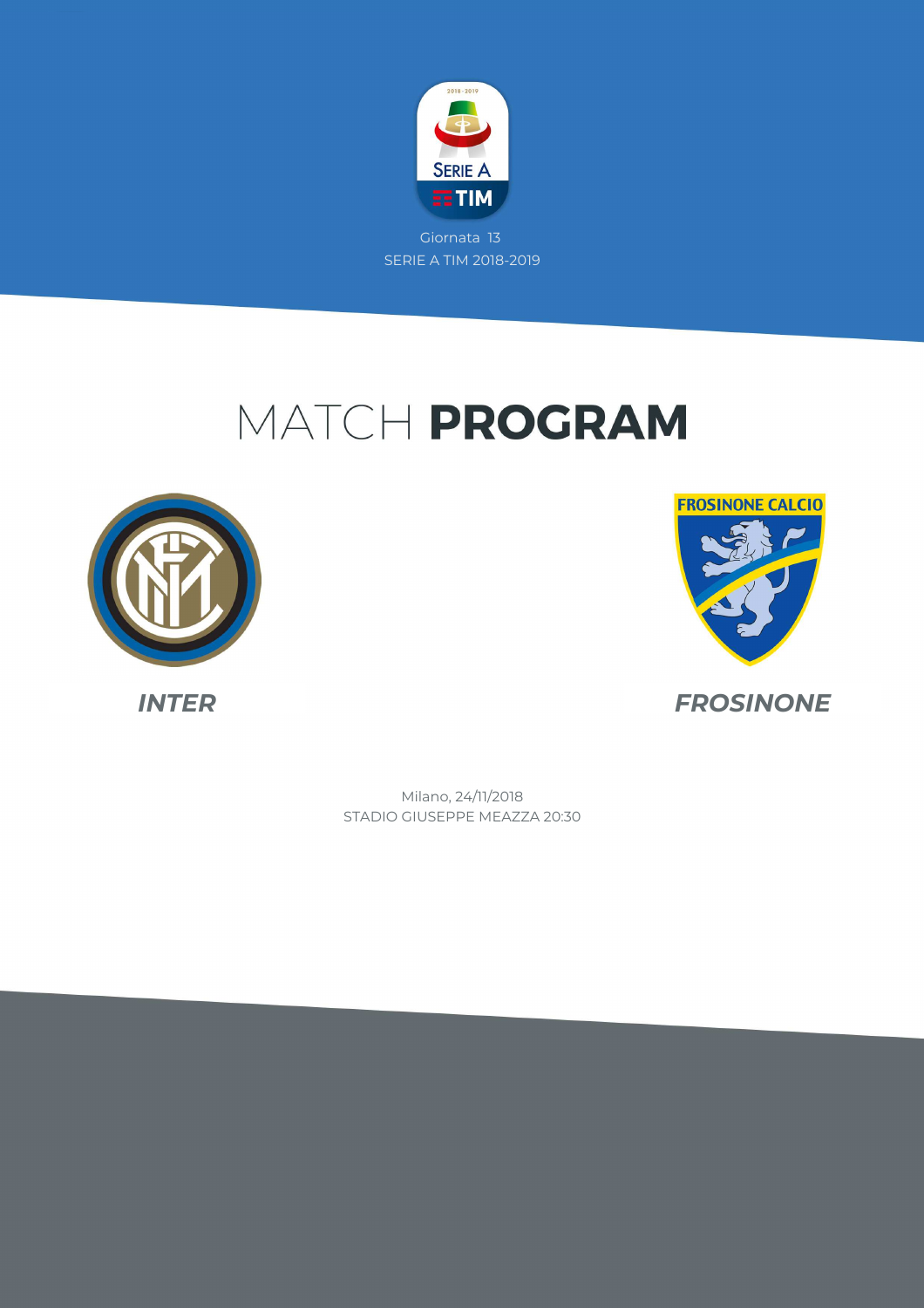# MATCH PROGRAM



**SERIE A ETIM** 

#### **INTER vs FROSINONE** Milano, 24/11/2018

STADIO GIUSEPPE MEAZZA 20:30



### *RISULTATI STAGIONALI*

| <b>TOTALI</b>         | <b>PTI</b>     | <b>GIOC</b> | <b>VINTE</b> | <b>NULLE</b> | <b>PERSE</b>            | GF | GS        | <b>DIFF.RETI</b>            |
|-----------------------|----------------|-------------|--------------|--------------|-------------------------|----|-----------|-----------------------------|
| <b>INTER</b>          | 25             | 12          | 8            |              | $\overline{\mathbf{3}}$ | 22 | 10        | $+12$                       |
| <b>FROSINONE</b>      | $\overline{7}$ | 12          |              | 4            | 57                      | 10 | 25        | $-15$                       |
| <b>CASA/TRASFERTA</b> | <b>PTI</b>     | <b>GIOC</b> | <b>VINTE</b> | <b>NULLE</b> | <b>PERSE</b>            | GF | <b>GS</b> | <b>MEDIA</b><br><b>GOAL</b> |
| <b>INTER</b>          | 13             | 6           | 4            |              |                         | 12 | 4         | $\overline{2}$              |
| <b>FROSINONE</b>      | 4              | 6           |              |              | 4                       | 5  | 12        | 0.8                         |

### *ULTIMI PRECEDENTI*

| 2015-16 32^ G  | <b>FROSINONE</b>                                                                      | <b>INTER</b>       |         |
|----------------|---------------------------------------------------------------------------------------|--------------------|---------|
| 09/04/2016     |                                                                                       | 29'(2°T) M. ICARDI | 0-1     |
| 2015-16 13 \ G | <b>INTER</b>                                                                          | <b>FROSINONE</b>   |         |
| 22/11/2015     | 29'(1°T) J. BIABIANY, 8'(2°T) M. ICARDI, 42'(2°T) J.<br>MURILLO, 47'(2°T) M. BROZOVIC |                    | $4 - 0$ |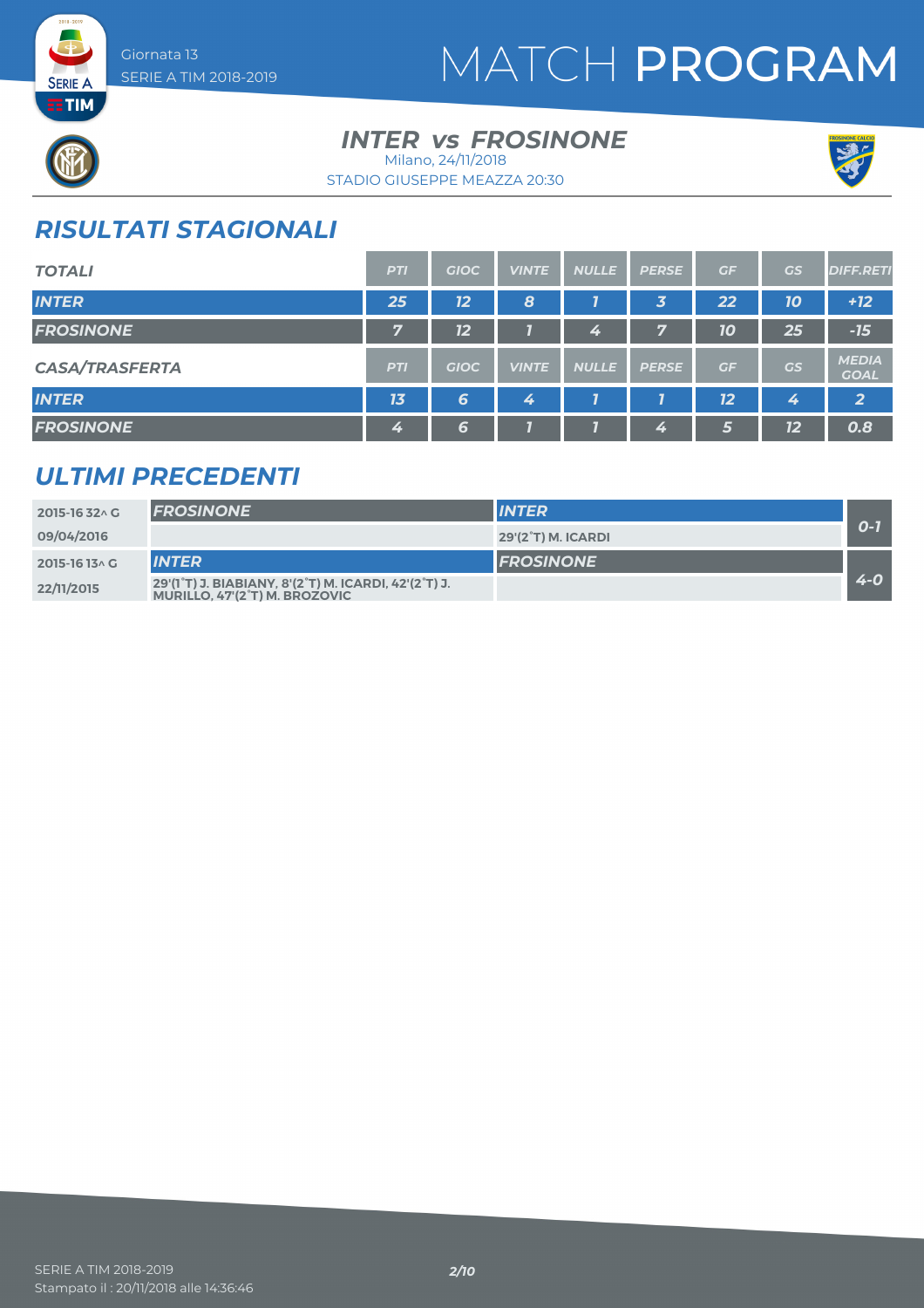

**SERIE A ETIM** 

# MATCH PROGRAM

#### **INTER vs FROSINONE** Milano, 24/11/2018

STADIO GIUSEPPE MEAZZA 20:30



### *ROSA DELLE SQUADRE*

| <b>INTER</b>                 | PRES. A          | <b>GOL A</b>     | <b>GOL 2018-19</b><br><b>PRES. 2018-19</b> |                  | <b>MIN. 2018-19</b> |
|------------------------------|------------------|------------------|--------------------------------------------|------------------|---------------------|
| <b>PORTIERI</b>              |                  |                  |                                            |                  |                     |
| <b>1 SAMIR HANDANOVIC</b>    | 417              | 482              | 70                                         | 12               | 1157                |
| <b>27 DANIELE PADELLI</b>    | <b>772</b>       | <b>151</b>       | $\boldsymbol{O}$                           | $\boldsymbol{O}$ | $\boldsymbol{0}$    |
| <b>46 TOMMASO BERNI</b>      | $\mathbf{9}$     | 70               | $\boldsymbol{0}$                           | 0                | $\boldsymbol{o}$    |
| 93 RAFFAELE DI GENNARO       | $\boldsymbol{O}$ | $\boldsymbol{0}$ | $\boldsymbol{0}$                           | $\boldsymbol{0}$ | $\boldsymbol{o}$    |
| <b>DIFENSORI</b>             |                  |                  |                                            |                  |                     |
| 2 SIME VRSALJKO              | 84               | $\boldsymbol{0}$ | $\boldsymbol{0}$                           | 6                | 394                 |
| <b>6 STEFAN DE VRIJ</b>      | 703              | $\mathbf{9}$     | $\overline{1}$                             | 8                | 770                 |
| <b>13 ANDREA RANOCCHIA</b>   | <b>192</b>       | 13               | 0                                          | 0                | 0                   |
| <b>MIRANDA</b><br>23         | <b>101</b>       | $\mathcal{I}$    | $\boldsymbol{O}$                           | 6                | 553                 |
| <b>DALBERT</b><br>29         | 78               | $\boldsymbol{0}$ | $\boldsymbol{O}$                           | 5                | 360                 |
| 33 DANILO D'AMBROSIO         | <b>771</b>       | 12               | $\overline{1}$                             | $\overline{9}$   | 837                 |
| <b>37 MILAN SKRINIAR</b>     | 86               | 4                | 0                                          | 10               | 967                 |
| <b>CENTROCAMPISTI</b>        |                  |                  |                                            |                  |                     |
| <b>5 ROBERTO GAGLIARDINI</b> | 70               | 4                | $\overline{2}$                             | 8                | 470                 |
| 8 MATIAS VECINO              | <b>151</b>       | 12               | $\boldsymbol{0}$                           | 70               | 719                 |
| <b>14 RADJA NAINGGOLAN</b>   | 294              | 37               | $\overline{2}$                             | 8                | 583                 |
| <b>JOAO MARIO</b><br>15      | 46               | 4                | $\overline{1}$                             | $\overline{2}$   | 154                 |
| <b>18 KWADWO ASAMOAH</b>     | 240              | 12               | $\boldsymbol{O}$                           | 70               | 865                 |
| <b>20 BORJA VALERO</b>       | 209              | 76               | $\boldsymbol{0}$                           | $\overline{7}$   | 349                 |
| 77 MARCELO BROZOVIC          | <b>112</b>       | 15               | $\overline{2}$                             | 77               | 986                 |
| <b>ATTACCANTI</b>            |                  |                  |                                            |                  |                     |
| 9 MAURO ICARDI               | <b>199</b>       | <b>117</b>       | 7                                          | 9                | 811                 |
| <b>10 LAUTARO MARTINEZ</b>   | 5                | $\mathcal{I}$    | $\mathbf{7}$                               | $\overline{5}$   | 278                 |
| 11 KEITA                     | <b>121</b>       | 26               | 0                                          | 11               | 395                 |
| <b>16 MATTEO POLITANO</b>    | <b>108</b>       | 22               | $\overline{2}$                             | 12               | 845                 |
| <b>44 IVAN PERISIC</b>       | <b>779</b>       | 31               | $\overline{2}$                             | 12               | 930                 |
| <b>87 ANTONIO CANDREVA</b>   | 318              | 55               | $\overline{1}$                             | 6                | 292                 |
| <b>STAFF TECNICO</b>         |                  |                  |                                            |                  |                     |

**Allenatore** *LUCIANO SPALLETTI*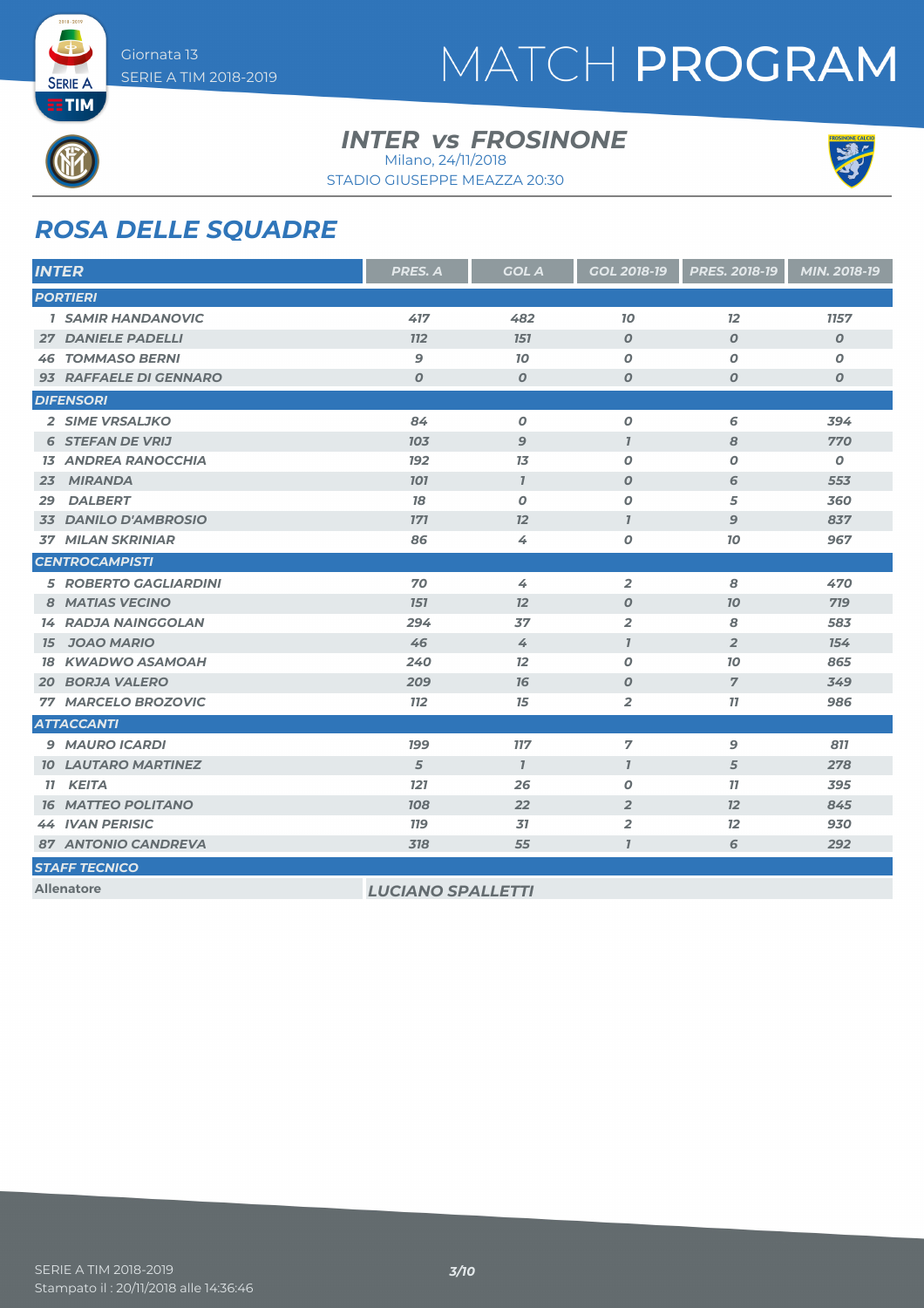**SERIE A ETIM** 

# MATCH PROGRAM

#### **INTER vs FROSINONE**





| <b>FROSINONE</b>            | PRES. A          | <b>GOL A</b>     | GOL 2018-19      | PRES. 2018-19    | MIN. 2018-19     |
|-----------------------------|------------------|------------------|------------------|------------------|------------------|
| <b>PORTIERI</b>             |                  |                  |                  |                  |                  |
| <b>22 FRANCESCO BARDI</b>   | 48               | 93               | $\boldsymbol{o}$ | $\boldsymbol{0}$ | $\boldsymbol{o}$ |
| <b>57 MARCO SPORTIELLO</b>  | 135              | 182              | 25               | 12               | <b>1132</b>      |
| 91 ALESSANDRO IACOBUCCI     | $\overline{7}$   | 15               | $\boldsymbol{o}$ | 0                | 0                |
| <b>DIFENSORI</b>            |                  |                  |                  |                  |                  |
| <b>3 CRISTIAN MOLINARO</b>  | 226              | 3                | $\boldsymbol{o}$ | 8                | 746              |
| <b>6 EDOARDO GOLDANIGA</b>  | 67               | 6                | $\mathbf{I}$     | $\mathbf{9}$     | 852              |
| <b>15 LORENZO ARIAUDO</b>   | <b>100</b>       | $\mathbf{7}$     | 0                | 5                | 473              |
| <b>17 FRANCESCO ZAMPANO</b> | 52               | $\boldsymbol{O}$ | $\boldsymbol{O}$ | 12               | <b>1109</b>      |
| <b>23 NICOLO' BRIGHENTI</b> | 3                | $\boldsymbol{O}$ | $\boldsymbol{o}$ | 3                | 280              |
| <b>25 MARCO CAPUANO</b>     | 86               | $\mathbf{I}$     | $\boldsymbol{O}$ | 8                | 722              |
| 27 BARTOSZ SALAMON          | 46               | $\boldsymbol{O}$ | $\boldsymbol{o}$ | $\overline{7}$   | 659              |
| <b>32 LUKA KRAJNC</b>       | 29               | $\boldsymbol{O}$ | $\boldsymbol{o}$ | 4                | 365              |
| <b>33 ANDREA BEGHETTO</b>   | 8                | $\boldsymbol{O}$ | $\boldsymbol{o}$ | 5                | 386              |
| <b>CENTROCAMPISTI</b>       |                  |                  |                  |                  |                  |
| 2 PAOLO GHIGLIONE           | $\mathbf{I}$     | $\boldsymbol{O}$ | $\boldsymbol{o}$ | $\mathbf{I}$     | 23               |
| <b>4 RAI VLOET</b>          | $\overline{5}$   | $\boldsymbol{O}$ | $\pmb{o}$        | $\sqrt{5}$       | 134              |
| <b>5 MIRKO GORI</b>         | 31               | 0                | 0                | 3                | 72               |
| 8 RAFFAELE MAIELLO          | 26               | $\boldsymbol{O}$ | $\boldsymbol{O}$ | $\overline{9}$   | 685              |
| <b>10 DANILO SODDIMO</b>    | 40               | $\mathbf{7}$     | $\boldsymbol{O}$ | 8                | 227              |
| <b>20 EMIL HALLFREDSSON</b> | <b>175</b>       | 4                | $\boldsymbol{O}$ | 6                | 408              |
| 21 PAOLO SAMMARCO           | 233              | 15               | 0                | $\boldsymbol{0}$ | $\boldsymbol{o}$ |
| 24 FRANCESCO CASSATA        | 15               | $\mathcal{I}$    | $\boldsymbol{O}$ | 5                | 227              |
| <b>31 PRINCE BESEA</b>      | $\boldsymbol{0}$ | $\pmb{o}$        | $\boldsymbol{O}$ | 0                | 0                |
| <b>66 RAMAN CHIBSAH</b>     | 74               | $\overline{1}$   | $\overline{1}$   | 12               | <b>1108</b>      |
| <b>88 LORENZO CRISETIG</b>  | 76               | $\boldsymbol{O}$ | $\boldsymbol{o}$ | 3                | 234              |
| <b>ATTACCANTI</b>           |                  |                  |                  |                  |                  |
| <b>7 LUCA PAGANINI</b>      | 27               | $\overline{2}$   | $\boldsymbol{o}$ | 0                | $\boldsymbol{0}$ |
| <b>9 DANIEL CIOFANI</b>     | 45               | 77               | $\overline{2}$   | 8                | 531              |
| <b>11 STIPE PERICA</b>      | 76               | 70               | $\boldsymbol{o}$ | 7                | 484              |
| <b>14 ANDREA ERRICO</b>     | $\boldsymbol{0}$ | $\boldsymbol{O}$ | $\boldsymbol{O}$ | $\overline{O}$   | $\boldsymbol{O}$ |
| <b>18 FEDERICO DIONISI</b>  | 36               | $\mathbf{9}$     | $\pmb{o}$        | $\boldsymbol{O}$ | O                |
| <b>19 LUCA MATARESE</b>     | $\overline{1}$   | $\boldsymbol{O}$ | $\boldsymbol{O}$ | $\mathbf{7}$     | 11               |
| 28 CAMILLO CIANO            | 11               | 3                | 3                | 77               | 856              |
| 29 JOEL CAMPBELL            | 70               | $\boldsymbol{O}$ | $\boldsymbol{O}$ | 70               | 579              |
| <b>89 ANDREA PINAMONTI</b>  | 8                | $\overline{2}$   | $\overline{a}$   | 5                | 126              |
| <b>99 JOAQUIN ARDAIZ</b>    | $\overline{I}$   | $\boldsymbol{O}$ | $\boldsymbol{O}$ | $\overline{I}$   | 23               |
| <b>STAFF TECNICO</b>        |                  |                  |                  |                  |                  |

**Allenatore** *MORENO LONGO*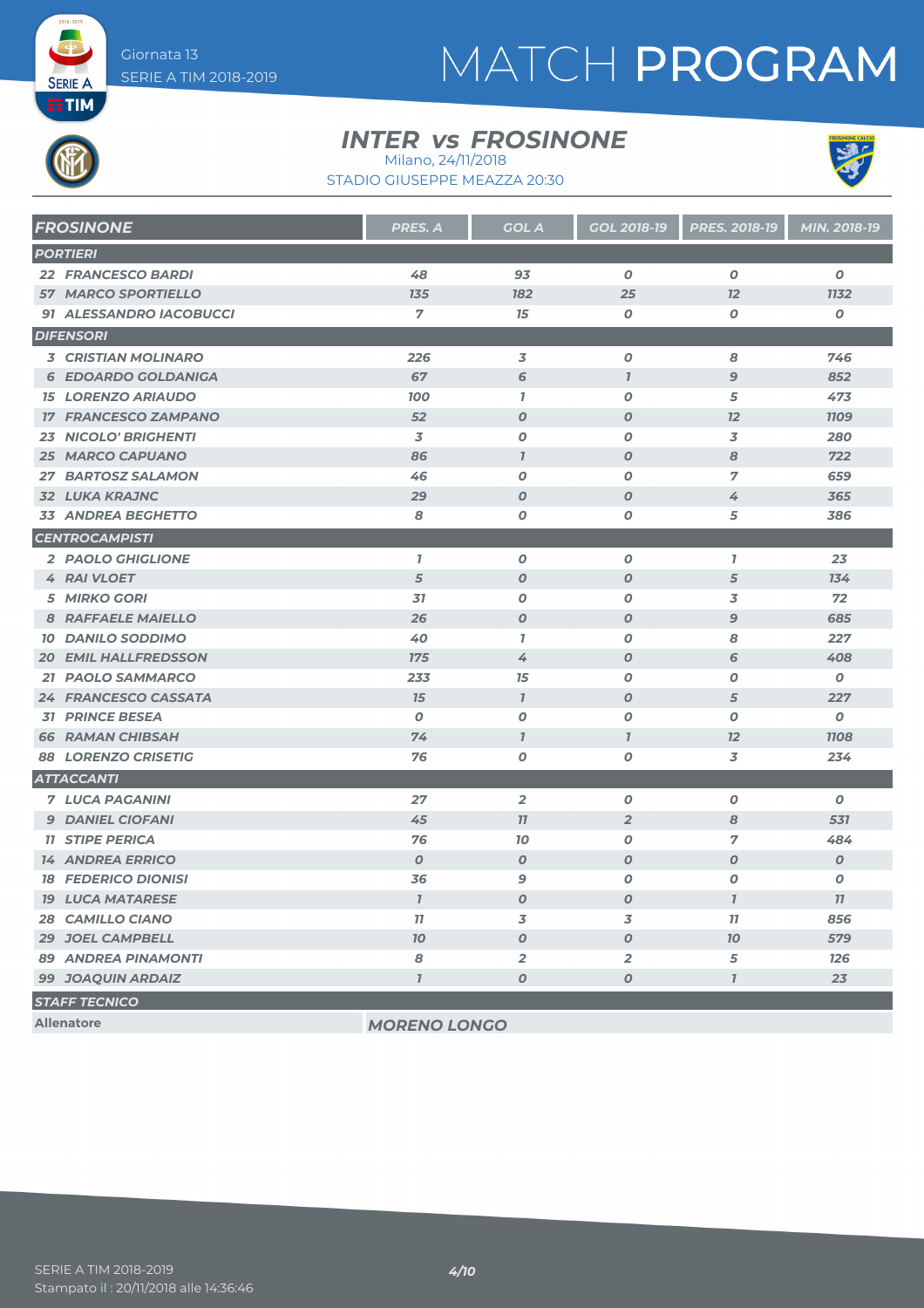### MATCH PROGRAM

#### **INTER vs FROSINONE**

Milano, 24/11/2018





### *RENDIMENTO RECENTE*

| <b>INTER</b>        |                                                                                                                                 |                                                                        |         |
|---------------------|---------------------------------------------------------------------------------------------------------------------------------|------------------------------------------------------------------------|---------|
| 12^ GIORNATA        | <b>ATALANTA</b>                                                                                                                 | <b>INTER</b>                                                           |         |
| 11/11/2018          | 9'(1 <sup>°</sup> T) H. HATEBOER, 17'(2 <sup>°</sup> T) G. MANCINI, 43'(2 <sup>°</sup> T) B.<br>DJIMSITI, 49'(2°T) A. GOMEZ     | $2'(2°T)$ M. ICARDI                                                    | $4 - 7$ |
| <b>11^ GIORNATA</b> | <b>INTER</b>                                                                                                                    | <b>GENOA</b>                                                           |         |
| 03/11/2018          | 14'(1°T) R. GAGLIARDINI, 16'(1°T) M. POLITANO, 4'(2°T) R.<br>GAGLIARDINI, 46'(2°T) JOAO MARIO, 49'(2°T) R.<br><b>NAINGGOLAN</b> |                                                                        | $5-0$   |
| 10^ GIORNATA        | LAZIO                                                                                                                           | <b>INTER</b>                                                           |         |
| 29/10/2018          |                                                                                                                                 | 28'(1°T) M. ICARDI, 41'(1°T) M. BROZOVIC, 25'(2°T) M.<br><b>ICARDI</b> | $0 - 3$ |
| 9^ GIORNATA         | <b>INTER</b>                                                                                                                    | <b>MILAN</b>                                                           |         |
| 21/10/2018          | <b>47'(2°T) M. ICARDI</b>                                                                                                       |                                                                        | $7-0$   |
| <b>8^ GIORNATA</b>  | <b>SPAL</b>                                                                                                                     | <b>INTER</b>                                                           |         |
| 07/10/2018          | 27'(2°T) A. PALOSCHI                                                                                                            | 14'(1°T) M. ICARDI, 33'(2°T) M. ICARDI                                 | $1-2$   |

#### *FROSINONE*

**SERIE A EETIM** 

| 12^ GIORNATA        | <b>FROSINONE</b>                                                           | <b>FIORENTINA</b>                                                      |         |
|---------------------|----------------------------------------------------------------------------|------------------------------------------------------------------------|---------|
| 09/11/2018          | 44'(2°T) A. PINAMONTI                                                      | 2'(2°T) M. BENASSI                                                     | $7 - 7$ |
| <b>11^ GIORNATA</b> | <b>PARMA</b>                                                               | <b>FROSINONE</b>                                                       |         |
| 04/11/2018          |                                                                            |                                                                        | $O-O$   |
| <b>10^ GIORNATA</b> | <b>SPAL</b>                                                                | <b>FROSINONE</b>                                                       |         |
| 28/10/2018          |                                                                            | 40'(1°T) R. CHIBSAH, 8'(2°T) C. CIANO, 44'(2°T) A.<br><b>PINAMONTI</b> | $0 - 3$ |
| 9^ GIORNATA         | <b>FROSINONE</b>                                                           | <b>EMPOLI</b>                                                          |         |
| 21/10/2018          | 8'(1°T)[A] M. SILVESTRE, 9'(2°T) D. CIOFANI, 18'(2°T) D.<br><b>CIOFANI</b> | 32'(1°T) M. ZAJC, 3'(2°T) M. SILVESTRE, 34'(2°T) S. UCAN               | $3 - 3$ |
| <b>8^ GIORNATA</b>  | <b>TORINO</b>                                                              | <b>FROSINONE</b>                                                       |         |
| 05/10/2018          | 20'(1°T) T. RINCON, 1'(2°T) D. BASELLI, 26'(2°T) A.<br><b>BERENGUER</b>    | 13'(2°T) E. GOLDANIGA, 19'(2°T) C. CIANO                               | $3 - 2$ |

| <b>CONFRONTO SQUADRE (Valori medi)</b> | <b>INTER</b> | <b>FROSINONE</b> |
|----------------------------------------|--------------|------------------|
| <b>Goal Fatti</b>                      | 1.83         | 0.83             |
| <b>Goal Subiti</b>                     | 0.83         | 2.08             |
| <b>Tiri totali</b>                     | 12.25        | 7.08             |
| <b>Tiri in porta</b>                   | 5.92         | 3.33             |
| <b>Assist</b>                          | 1.08         | 0.58             |
| Azioni di attacco                      | 55.75        | 41               |
| <b>Passaggi riusciti</b>               | 485          | 313              |
| <b>Passaggi riusciti %</b>             | 85%          | 78%              |
| <b>Falli Fatti</b>                     | 12.92        | 12.92            |
| <b>Falli Subiti</b>                    | 12.5         | 13.42            |
| Baricentro                             | 53.98m       | 48.19m           |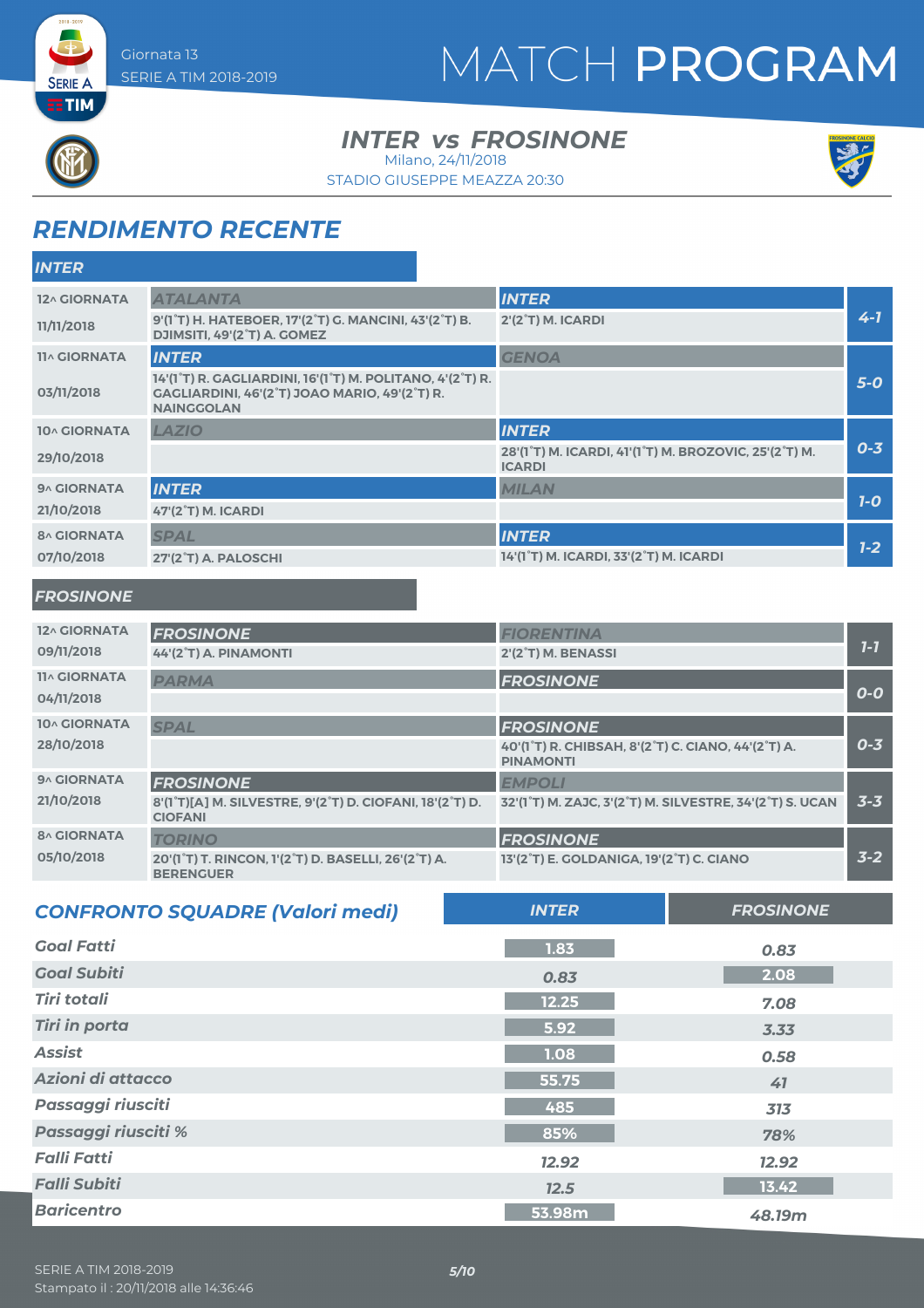**SERIE A ETIM** 

# MATCH PROGRAM

#### **INTER vs FROSINONE**

STADIO GIUSEPPE MEAZZA 20:30 Milano, 24/11/2018



### *RENDIMENTO ATLETICO \**

| <b>INTER</b>            | Pres. (Min.) | Media (km) | Media<br>Sprint (Km) | <b>FROSINONE</b>      | Pres. (Min.) | Media (km) | Media<br>Sprint (Km) |
|-------------------------|--------------|------------|----------------------|-----------------------|--------------|------------|----------------------|
| 77 M. BROZOVIC          | 11 (986')    | 11.941     | 0.743                | 33 A. BEGHETTO        | 5(386)       | 11.081     | 1.185                |
| 8 M. VECINO             | 10(719')     | 11.212     | 0.946                | 88 L. CRISETIG        | 3(234)       | 10.871     | 0.653                |
| 5 R. GAGLIARDINI        | 8 (470')     | 11.09      | 0.878                | 17 F. ZAMPANO         | 12 (1109')   | 10.621     | 0.908                |
| 33 D. D'AMBROSIO        | 9(837)       | 10.655     | 0.849                | <b>66</b> R. CHIBSAH  | 12 (1108')   | 10.612     | 0.746                |
| <b>15</b> JOAO MARIO    | 2(154)       | 10.449     | 1.155                | 27 B. SALAMON         | 7(659)       | 10.496     | 0.435                |
| 37 M. SKRINIAR          | 10 (967')    | 10.172     | 0.509                | 23 N. BRIGHENTI       | 3(280)       | 10.432     | 0.587                |
| 6 S. DE VRIJ            | 8 (770')     | 10.11      | 0.557                | 32 L. KRAJNC          | 4(365)       | 10.3       | 0.523                |
| <b>14</b> R. NAINGGOLAN | 8(583)       | 10.002     | 0.806                | 20 E. HALLFREDSSON    | 6(408)       | 10.119     | 0.554                |
| 44 I. PERISIC           | 12 (930')    | 9.833      | 1.155                | <b>15</b> L. ARIAUDO  | 5(473)       | 10.048     | 0.458                |
| 9 M. ICARDI             | 9(811)       | 9.744      | 0.801                | <b>6</b> E. GOLDANIGA | 9(852)       | 9.975      | 0.559                |
| 18 K. ASAMOAH           | 10 (865')    | 9.679      | 0.815                | 25 M. CAPUANO         | 8 (722')     | 9.973      | 0.479                |
| 23 MIRANDA              | 6(553)       | 9.613      | 0.593                | 3C. MOLINARO          | 8(746)       | 9.712      | 0.811                |
| 2 S. VRSALJKO           | 6(394)       | 9.518      | 0.9                  | 8 R. MAIELLO          | 9(685)       | 9.422      | 0.571                |
| <b>16</b> M. POLITANO   | 12(845)      | 9.457      | 1.035                | <b>28</b> C. CIANO    | 11(856')     | 9.103      | 0.783                |
| <b>10</b> L. MARTINEZ   | 5(278)       | 9.31       | 0.775                | <b>11</b> S. PERICA   | 7(484)       | 8.994      | 0.71                 |
| 29 DALBERT              | 5(360)       | 9.218      | 0.988                | 9 D. CIOFANI          | 8(531)       | 8.576      | 0.549                |
| 20 B. VALERO            | 7(349)       | 8.102      | 0.677                | 24 F. CASSATA         | 5(227)       | 7.985      | 0.68                 |
| 87 A. CANDREVA          | 6(292)       | 7.443      | 0.9                  | 29 J. CAMPBELL        | 10 (579')    | 7.085      | 0.515                |
| <b>11 KEITA</b>         | 11(395)      | 5.224      | 0.446                | 10 D. SODDIMO         | 8(227)       | 5.974      | 0.477                |
|                         |              |            |                      | 89 A. PINAMONTI       | 5(126)       | 5.45       | 0.449                |
|                         |              |            |                      | 4 R. VLOET            | 5(134)       | 5.04       | 0.567                |
|                         |              |            |                      | $5$ M. GORI           | 3(72)        | 3.352      | 0.221                |
|                         |              |            |                      | 99 J. ARDAIZ          | 1(23')       | 2.062      | 0.147                |
|                         |              |            |                      | 2 P. GHIGLIONE        | 1(23)        | 1.912      | 0.159                |
|                         |              |            |                      | <b>19</b> L. MATARESE | 1(11)        | 7.13       | 0.098                |

\* Le informazioni riportate sul Rendimento Atletico sono da intendersi riferite al periodo di permanenza nella squadra corrente.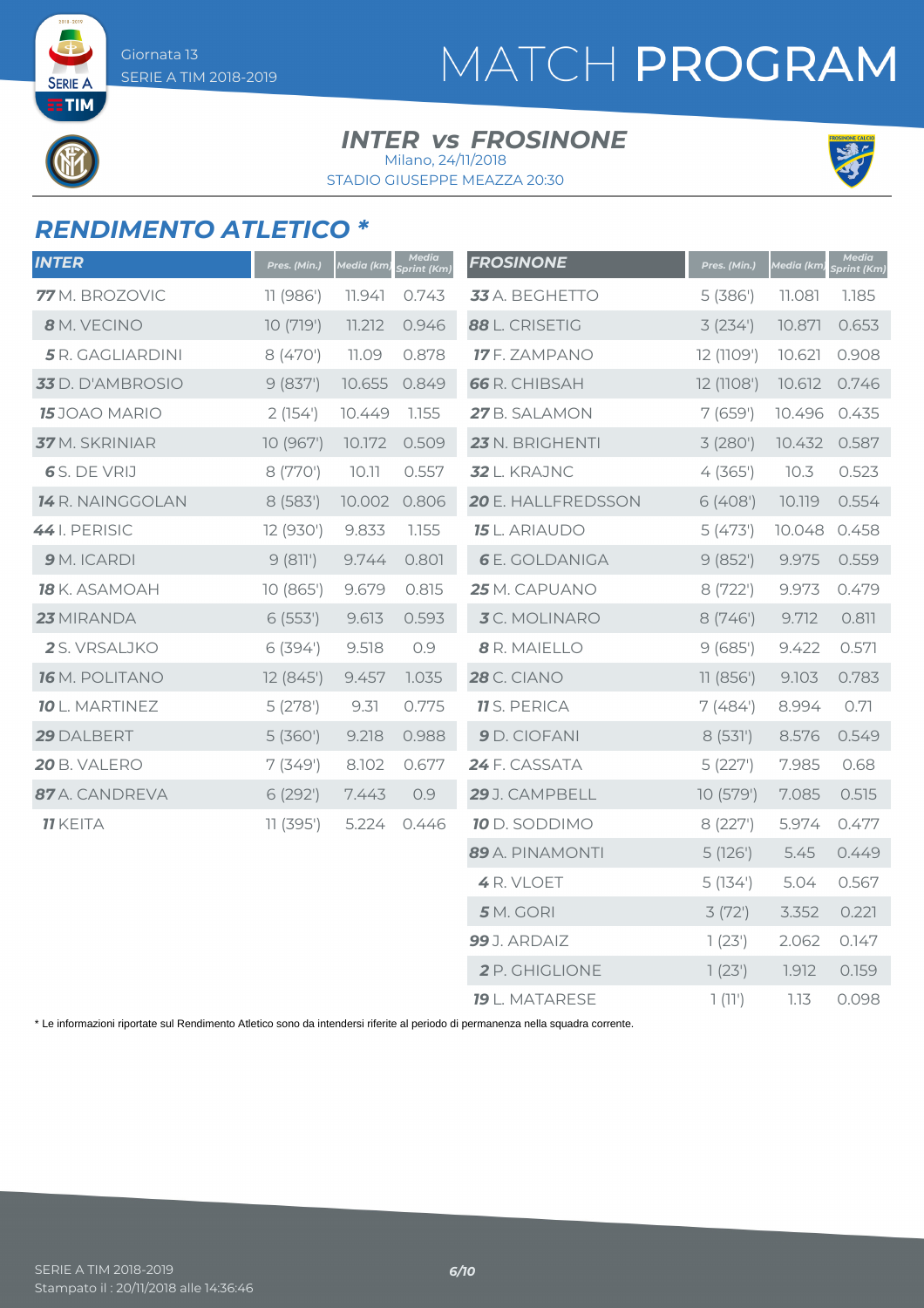### MATCH PROGRAM

**SERIE A ETIM** 

### **INTER vs FROSINONE**

STADIO GIUSEPPE MEAZZA 20:30 Milano, 24/11/2018



### *GLI INCONTRI DELLA 13 ^ GIORNATA*

| <b>UDINESE</b>  | <b>ROMA</b>         | 24/11/2018 15:00 |
|-----------------|---------------------|------------------|
| <b>JUVENTUS</b> | <b>SPAL</b>         | 24/11/2018 18:00 |
| <b>INTER</b>    | <b>FROSINONE</b>    | 24/11/2018 20:30 |
| <b>PARMA</b>    | <b>SASSUOLO</b>     | 25/11/2018 12:30 |
| <b>BOLOGNA</b>  | <b>FIORENTINA</b>   | 25/11/2018 15:00 |
| <b>EMPOLI</b>   | <b>ATALANTA</b>     | 25/11/2018 15:00 |
| <b>NAPOLI</b>   | <b>CHIEVOVERONA</b> | 25/11/2018 15:00 |
| <b>LAZIO</b>    | <b>MILAN</b>        | 25/11/2018 18:00 |
| <b>GENOA</b>    | <b>SAMPDORIA</b>    | 25/11/2018 20:30 |
| <b>CAGLIARI</b> | <b>TORINO</b>       | 26/11/2018 20:30 |

### *CLASSIFICA SERIE A*

|                     | <b>PTI</b>       | <b>GIOC</b> | <b>VINTE</b>     | <b>NULLE</b>              | <b>PERSE</b>            | GF | GS | <b>DIFF.RETI</b> |
|---------------------|------------------|-------------|------------------|---------------------------|-------------------------|----|----|------------------|
| <b>JUVENTUS</b>     | 34               | 12          | 77               | $\overline{I}$            | 0                       | 26 | 8  | $+18$            |
| <b>NAPOLI</b>       | 28               | 12          | $\mathbf{9}$     | $\overline{I}$            | $\overline{2}$          | 26 | 13 | $+13$            |
| <b>INTER</b>        | 25               | 12          | 8                | $\overline{\mathbf{I}}$   | $\overline{\mathbf{3}}$ | 22 | 10 | $+12$            |
| <b>LAZIO</b>        | 22               | 12          | $\overline{7}$   | $\mathbf{7}$              | 4                       | 78 | 14 | $+4$             |
| <b>MILAN</b>        | 21               | 12          | 6                | $\overline{3}$            | $\overline{3}$          | 21 | 76 | $+5$             |
| <b>ROMA</b>         | 19               | 12          | 5                | 4                         | $\overline{3}$          | 22 | 15 | $+7$             |
| <b>SASSUOLO</b>     | 79               | 12          | 5                | 4                         | $\overline{3}$          | 20 | 17 | $+3$             |
| <b>ATALANTA</b>     | 78               | 12          | $\sqrt{5}$       | $\overline{3}$            | 4                       | 23 | 14 | $+9$             |
| <b>FIORENTINA</b>   | 17               | 12          | 4                | $\sqrt{5}$                | $\overline{3}$          | 18 | 70 | $+8$             |
| <b>TORINO</b>       | 17               | 12          | 4                | 5                         | $\overline{3}$          | 17 | 15 | $+2$             |
| <b>PARMA</b>        | 17               | 12          | 5                | $\overline{2}$            | 5                       | 12 | 15 | $-3$             |
| <b>SAMPDORIA</b>    | 15               | 12          | 4                | $\overline{3}$            | 5                       | 16 | 15 | $+7$             |
| <b>CAGLIARI</b>     | 14               | 12          | $\overline{3}$   | 5                         | 4                       | 12 | 16 | $-4$             |
| <b>GENOA</b>        | 14               | 12          | 4                | $\overline{2}$            | 6                       | 17 | 26 | $-9$             |
| <b>SPAL</b>         | 13               | 12          | 4                | $\overline{\mathfrak{l}}$ | $\overline{7}$          | 11 | 19 | -8               |
| <b>BOLOGNA</b>      | 70               | 12          | $\overline{2}$   | 4                         | 6                       | 77 | 78 | $-7$             |
| <b>UDINESE</b>      | $\boldsymbol{9}$ | 12          | $\overline{2}$   | $\overline{3}$            | $\overline{z}$          | 11 | 18 | $-7$             |
| <b>EMPOLI</b>       | $\mathbf{9}$     | 12          | $\overline{2}$   | $\overline{3}$            | $\overline{z}$          | 12 | 21 | $-9$             |
| <b>FROSINONE</b>    | $\overline{7}$   | 12          | 7                | 4                         | 7                       | 10 | 25 | $-15$            |
| <b>CHIEVOVERONA</b> | $\boldsymbol{O}$ | 12          | $\boldsymbol{0}$ | 3                         | 9                       | 70 | 30 | $-20$            |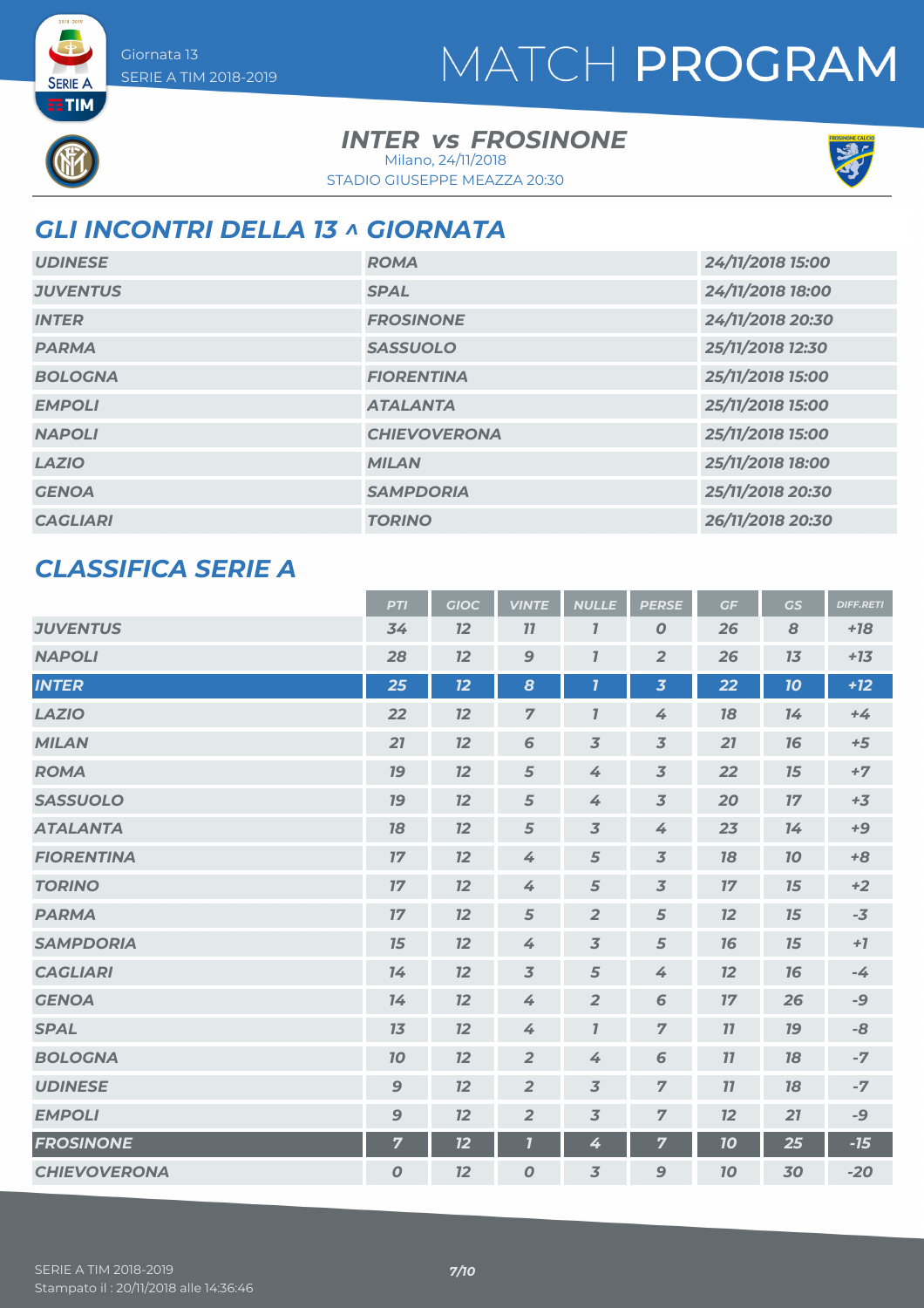**SERIE A ETIM** 

### MATCH PROGRAM

#### **INTER vs FROSINONE** STADIO GIUSEPPE MEAZZA 20:30 Milano, 24/11/2018



### *CLASSIFICA GIOCATORI*

| <b>RANKING MARCATORI</b> | <b>Gol(Rigore)</b>         |
|--------------------------|----------------------------|
| <b>K. PIATEK</b>         | <b>GEN</b> 9 (0)           |
| 2 C. IMMOBILE            | $LAZ$ 8 (1)                |
| 2 C. RONALDO             | $JUV$ 8 (1)                |
| 4 M. ICARDI              | $INT$ $7(2)$               |
| 4 L. INSIGNE             | <b>NAP 7(0)</b>            |
| 4 D. MERTENS             | $NAP$ 7(1)                 |
| <b>7 L. PAVOLETTI</b>    | CAG 6 (0)                  |
| <b>7 F. CAPUTO</b>       | $EMP$ 6(1)                 |
| <b>7 G. DEFREL</b>       | <b>SAM 6 (0)</b>           |
| <b>10 M. MANDZUKIC</b>   | <b>JUV</b><br><b>5</b> (0) |

### *CLASSIFICA SQUADRE*

| <b>RANKING SQUADRE</b>      | Gol - Media Gol |      |
|-----------------------------|-----------------|------|
| <b>JUVENTUS</b>             | 26              | 2.17 |
| <b>NAPOLI</b><br>7          | 26              | 2.17 |
| <b>ATALANTA</b><br>3        | 23              | 1.92 |
| <b>INTER</b><br>4           | 22              | 7.83 |
| <b>ROMA</b><br>4            | 22              | 1.83 |
| <b>MILAN</b><br>6           | 21              | 7.75 |
| <b>SASSUOLO</b><br>7        | 20              | 1.67 |
| <b>FIORENTINA</b><br>8      | 18              | 7.5  |
| <b>LAZIO</b><br>8           | 78              | 7.5  |
| <b>10 GENOA</b>             | 17              | 1.42 |
| <b>TORINO</b><br>70         | 17              | 1.42 |
| <b>SAMPDORIA</b>            | 76              | 1.33 |
| <b>CAGLIARI</b><br>13       | 12              |      |
| <b>EMPOLI</b><br>13         | 12              |      |
| <b>13 PARMA</b>             | 72              |      |
| <b>BOLOGNA</b><br>16        | 77              | 0.92 |
| <b>SPAL</b><br>16           | 77              | 0.92 |
| <b>UDINESE</b><br><b>16</b> | 77              | 0.92 |
| <b>19 CHIEVOVERONA</b>      | 10              | 0.83 |
| <b>19 FROSINONE</b>         | 10              | 0.83 |

|                 | <b>RANKING SQUADRE</b> | Tot Tiri - In Porta - Fuori |                          |    |
|-----------------|------------------------|-----------------------------|--------------------------|----|
|                 | <b>JUVENTUS</b>        | <b>180</b>                  | 93                       | 87 |
| $\overline{2}$  | <b>NAPOLI</b>          | <b>176</b>                  | 89                       | 87 |
| 3               | <b>ATALANTA</b>        | <b>167</b>                  | 88                       | 79 |
| 4               | <b>ROMA</b>            | 153                         | 94                       | 59 |
| 5               | <b>MILAN</b>           | 149                         | 87                       | 62 |
| 6               | <b>INTER</b>           | 147                         | 71                       | 76 |
| 7               | <b>LAZIO</b>           | 145                         | 72                       | 73 |
| 8               | <b>FIORENTINA</b>      | 136                         | 74                       | 62 |
| $\overline{9}$  | <b>TORINO</b>          | <b>128</b>                  | 65                       | 63 |
| <b>10</b>       | <b>UDINESE</b>         | 125                         | 59                       | 66 |
| $\overline{11}$ | <b>SASSUOLO</b>        | <b>120</b>                  | 63                       | 57 |
| 12              | <b>EMPOLI</b>          | 117                         | 61                       | 56 |
| 13              | <b>GENOA</b>           | <b>116</b>                  | 60                       | 56 |
| 14              | <b>BOLOGNA</b>         | 103                         | 45                       | 58 |
| 15              | <b>CAGLIARI</b>        | <b>101</b>                  | 4                        | 57 |
| 15              | <b>SPAL</b>            | <b>101</b>                  | 50                       | 57 |
| 17              | <b>SAMPDORIA</b>       | G                           | 51                       | 44 |
| 18              | <b>CHIEVOVERONA</b>    | 90                          | $\boldsymbol{\phi}$<br>0 | 50 |
| <b>18</b>       | <b>PARMA</b>           | 90                          | 49                       | 41 |
|                 | <b>20 FROSINONE</b>    |                             | 85 40                    | 45 |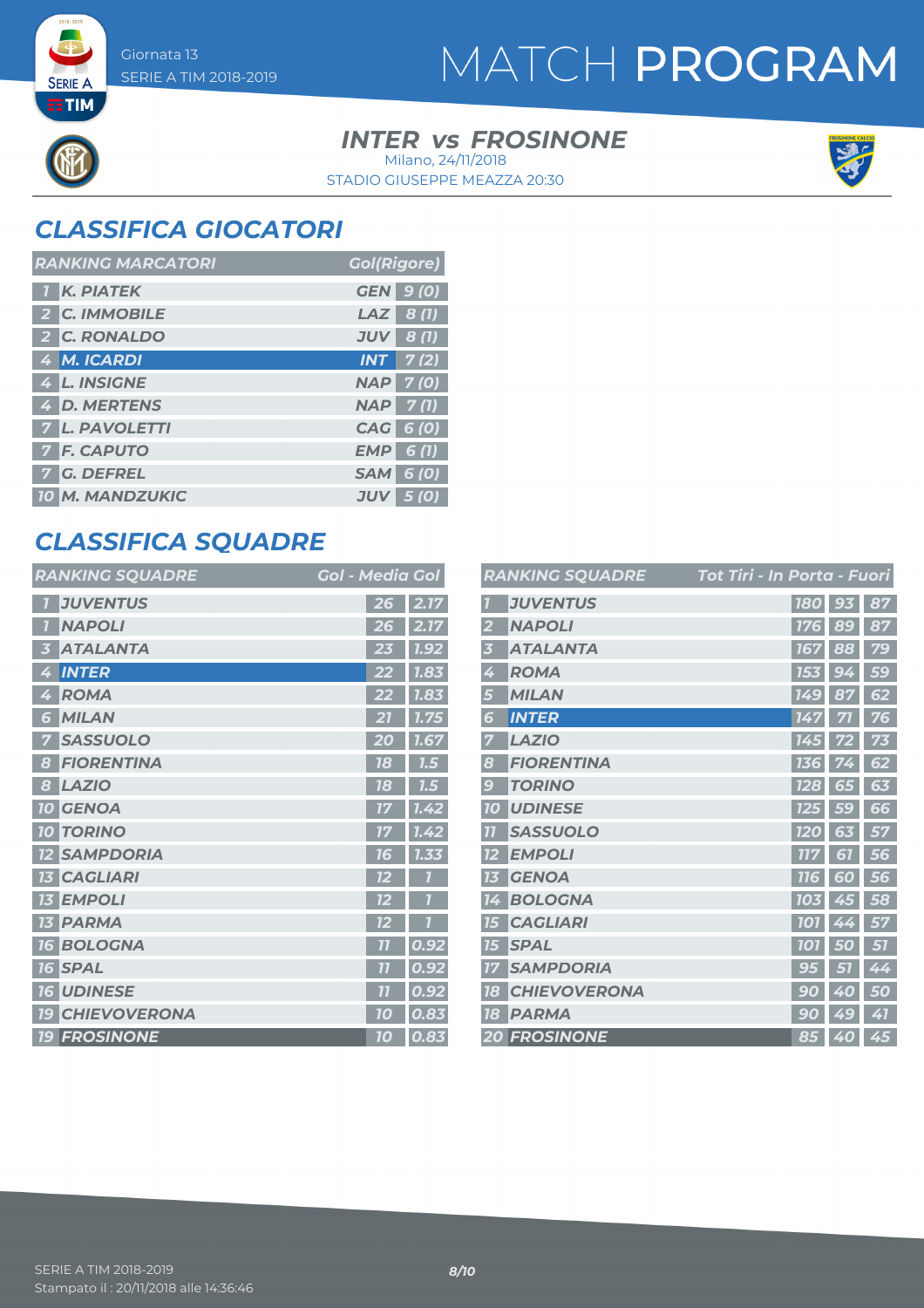**SERIE A**  $ETIM$ 

# MATCH PROGRAM

#### **INTER vs FROSINONE**



*RANKING SQUADRE Media Km*

 *CAGLIARI 112.354 BOLOGNA 111.852 ATALANTA 110.999*  $|$  **710.399**  *INTER 110.29 MILAN 109.733 EMPOLI 109.326 PARMA 109.241 JUVENTUS 108.366 NAPOLI 107.915 LAZIO 107.889 107.82 FIORENTINA 107.677 ROMA 106.922 SPAL 106.427 TORINO 106.386 GENOA 105.938 FROSINONE 105.904 SAMPDORIA 105.863 UDINESE 105.504*

STADIO GIUSEPPE MEAZZA 20:30 Milano, 24/11/2018

| <b>RANKING SQUADRE</b> | <b>Assist</b>            |
|------------------------|--------------------------|
| <b>NAPOLI</b>          | 16                       |
| <b>ROMA</b>            | 16                       |
| <b>ATALANTA</b>        | 14                       |
| <b>JUVENTUS</b>        | 14                       |
| <b>INTER</b>           | 73                       |
| <b>MILAN</b>           | 13                       |
| <b>SAMPDORIA</b>       | 13                       |
| <b>SASSUOLO</b><br>8   | 12                       |
| <b>GENOA</b><br>9      | 77                       |
| <b>10 BOLOGNA</b>      | $\overline{\mathcal{C}}$ |
| <b>10 CAGLIARI</b>     | $\mathbf C$              |
| <b>FIORENTINA</b>      | 8                        |
| <b>LAZIO</b>           | 8                        |
| <b>12 TORINO</b>       | 8                        |
| <b>12 UDINESE</b>      | 8                        |
| <b>16 EMPOLI</b>       |                          |
| <b>16 FROSINONE</b>    |                          |
| <b>16 SPAL</b>         |                          |
| <b>19 PARMA</b>        | 5                        |
| <b>20 CHIEVOVERONA</b> | 4                        |

|                | <b>RANKING SQUADRE</b> | Passaggi riusciti <u>- % *</u> |    |
|----------------|------------------------|--------------------------------|----|
|                | <b>JUVENTUS</b>        | 547                            | 88 |
| $\overline{2}$ | <b>NAPOLI</b>          | 537                            | 87 |
| 3              | <b>INTER</b>           | 485                            | 85 |
| 4              | <b>MILAN</b>           | 478                            | 87 |
| 5              | <b>ROMA</b>            | 468                            | 85 |
| 6              | <b>ATALANTA</b>        | 458                            | 84 |
| 7              | <b>SASSUOLO</b>        | 453                            | 85 |
| 8              | <b>SAMPDORIA</b>       | 436                            | 82 |
| 9              | <b>EMPOLI</b>          | 429                            | 83 |
|                | <b>10 LAZIO</b>        | 399                            | 82 |
| 77             | <b>SPAL</b>            | 388                            | 83 |
|                | <b>12 CAGLIARI</b>     | 383                            | 80 |
| 73             | <b>CHIEVOVERONA</b>    | 367                            | 80 |
|                | <b>14 TORINO</b>       | 365                            | 79 |
| <b>15</b>      | <b>FIORENTINA</b>      | 350                            | 79 |
|                | <b>16 UDINESE</b>      | 333                            | 80 |
|                | <b>17 GENOA</b>        | 315                            | 78 |
|                | <b>18 FROSINONE</b>    | 313                            | 78 |
|                | <b>19 BOLOGNA</b>      | 271                            | 75 |
|                | 20 PARMA               | 253                            | 75 |

\* Valori medi per partita.

|                | <b>RANKING SQUADRE</b> | Tot. Parate - Media |                      |   | <b>RANKING SQUADRE</b> |
|----------------|------------------------|---------------------|----------------------|---|------------------------|
|                | <b>PARMA</b>           | 60                  | 5                    |   | <b>CAGLIARI</b>        |
| $\overline{2}$ | <b>FROSINONE</b>       |                     | $\overline{55}$ 4.58 |   | <b>BOLOGNA</b>         |
| 3              | <b>EMPOLI</b>          |                     | 53 4.42              | 3 | <b>ATALANTA</b>        |
| 4              | <b>BOLOGNA</b>         |                     | 49 4.08              |   | <b>CHIEVOVERONA</b>    |
| 5              | <b>CHIEVOVERONA</b>    |                     | 45 3.75              |   | 5 INTER                |
| 6              | <b>GENOA</b>           | 42                  | 3.5                  |   | <b>6 MILAN</b>         |
|                | <b>7 LAZIO</b>         | 39                  | 3.25                 |   | <b>7 EMPOLI</b>        |
|                | 8 SPAL                 | 39                  | 3.25                 |   | 8 PARMA                |
| 9              | <b>INTER</b>           | 38                  | 3.17                 | 9 | <b>JUVENTUS</b>        |
|                | <b>10 CAGLIARI</b>     | 38                  | 3.17                 |   | <b>10 NAPOLI</b>       |
|                | <b>11 UDINESE</b>      | 36                  | 3                    |   | <b>11 LAZIO</b>        |
|                | <b>12 ROMA</b>         | 36                  | 3                    |   | <b>12 SASSUOLO</b>     |
|                | <b>13 SAMPDORIA</b>    |                     | $35$ 2.92            |   | <b>13 FIORENTINA</b>   |
|                | <b>14 TORINO</b>       | 35                  | 2.92                 |   | 14 ROMA                |
|                | <b>15 FIORENTINA</b>   | 31                  | 2.58                 |   | <b>15 SPAL</b>         |
|                | <b>16 NAPOLI</b>       | 30                  | 2.5                  |   | <b>16 TORINO</b>       |
|                | <b>17 SASSUOLO</b>     | 28                  | 2.33                 |   | <b>17 GENOA</b>        |
|                | <b>18 MILAN</b>        | 27                  | 2.25                 |   | <b>18 FROSINONE</b>    |
|                | <b>19 ATALANTA</b>     | 26 <sup>1</sup>     | 2.17                 |   | <b>19 SAMPDORIA</b>    |
|                | <b>20 JUVENTUS</b>     | 24                  | $\overline{2}$       |   | 20 UDINESE             |

| <b>PARMA</b>         | 60        | 5           |
|----------------------|-----------|-------------|
| <b>FROSINONE</b>     | 55        | 4.58        |
| <b>EMPOLI</b>        | 53        | 4.42        |
| <b>BOLOGNA</b><br>4  | 49        | 4.08        |
| <b>CHIEVOVERONA</b>  | 45        | 3.75        |
| <b>GENOA</b><br>6    | 42        | 3.5         |
| <b>LAZIO</b>         | 39        | 3.25        |
| <b>SPAL</b><br>8     | 59        | 3.25        |
| <b>INTER</b><br>9    | 38        | 3.17        |
| <b>10 CAGLIARI</b>   | 38        | 3.17        |
| <b>TI UDINESE</b>    | 36        | 3           |
| <b>12 ROMA</b>       | 36        | 3           |
| <b>13 SAMPDORIA</b>  | 35        | 2.92        |
| <b>14 TORINO</b>     | 55        | 2.92        |
|                      |           |             |
| <b>15 FIORENTINA</b> | 31        |             |
| <b>16 NAPOLI</b>     | 30        | 2.58<br>2.5 |
| <b>17 SASSUOLO</b>   | 28        | 2.33        |
| <b>MILAN</b><br>18   | $\bf{27}$ | 2.25        |